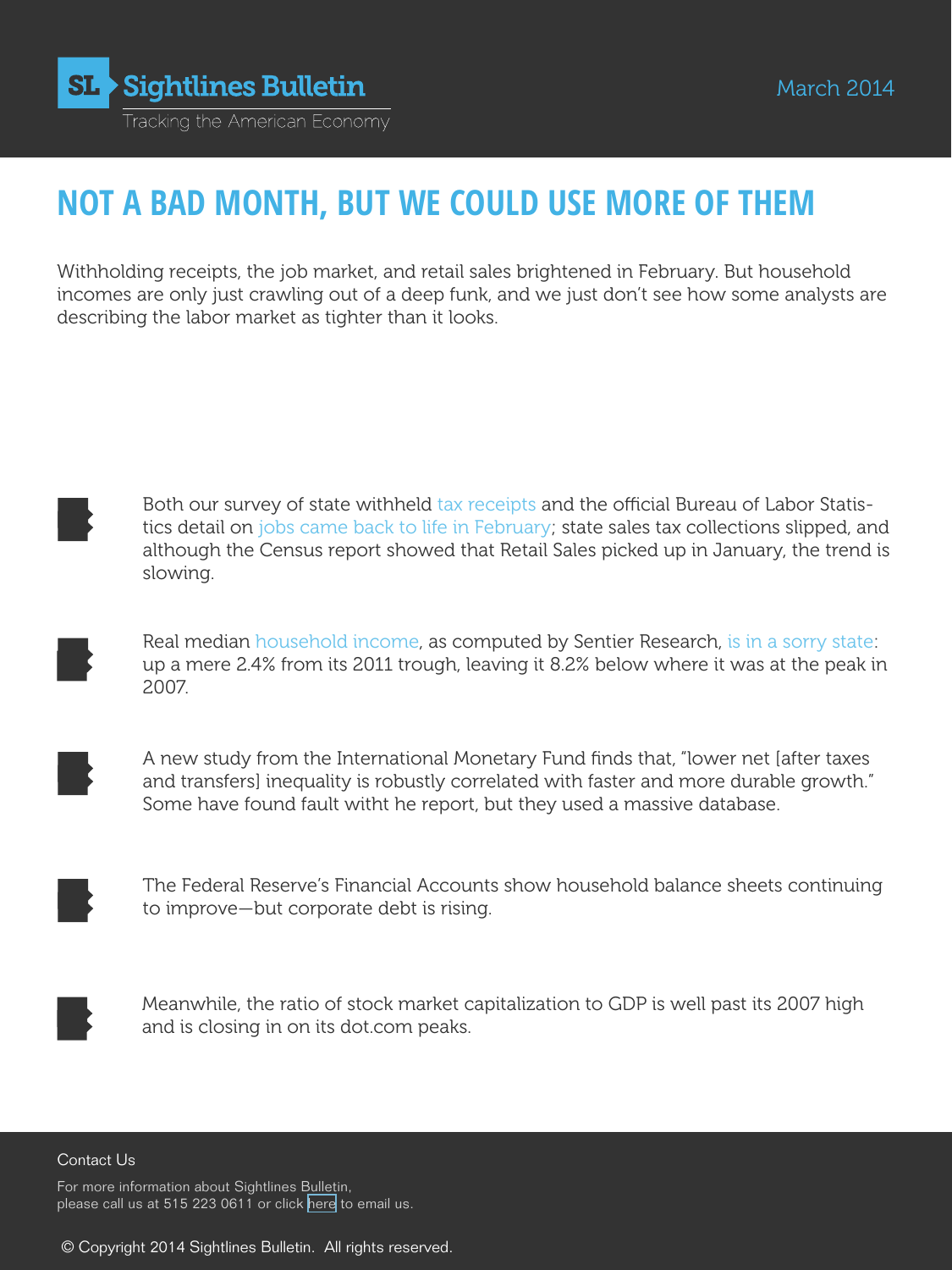# **Withholding & jobs up, retail sales too**



In February 73% of the states in our survey of withheld tax receipts met or exceeded their forecasted collections, up from 54% in January, and 82% reported growth over-the-year, up from January's 57%. The year-over-year percent change rose to 6.5% from January's 1.1%, and the margin from forecast to 1.9% from January's 1.2%. (All averages weighted by state population.)

The modest increase in the margin by which forecasts were exceeded in February tells the story. As we noted last month, revenue officials fully expected a weak January followed by an improved February because of tax-driven behavior last year. As the bonus payment schedule has moved back toward normal, tax receipts shifted into February. January was a bit weaker than expected, February a bit stronger, but the anticipated pattern held. Our contacts expect March to be buoyed by bonuses as well, especially because they are hearing that rank and file workers have done quite well this season.

Since bonuses seem to be such a big part of February's improvement, we're not going to put too much stock in regional breakdowns. Housing bubble states continued to improve in February, and Arizona, which has been stumbling, regained its footing. The Midwest was mixed. Some states hardest hit by winter had the weakest receipts, but hourly workers, those most likely to lose income in foul weather, are less likely to have taxes withheld, so our contacts were concerned about a genuine slowdown more than a weather effect. We'll see.

## **GOOD JOBS NUMBERS**

The improvement in our survey tracked nicely with the Bureau of Labor Statistics' employment report. February's headline gain of 175,000 was the strongest initial print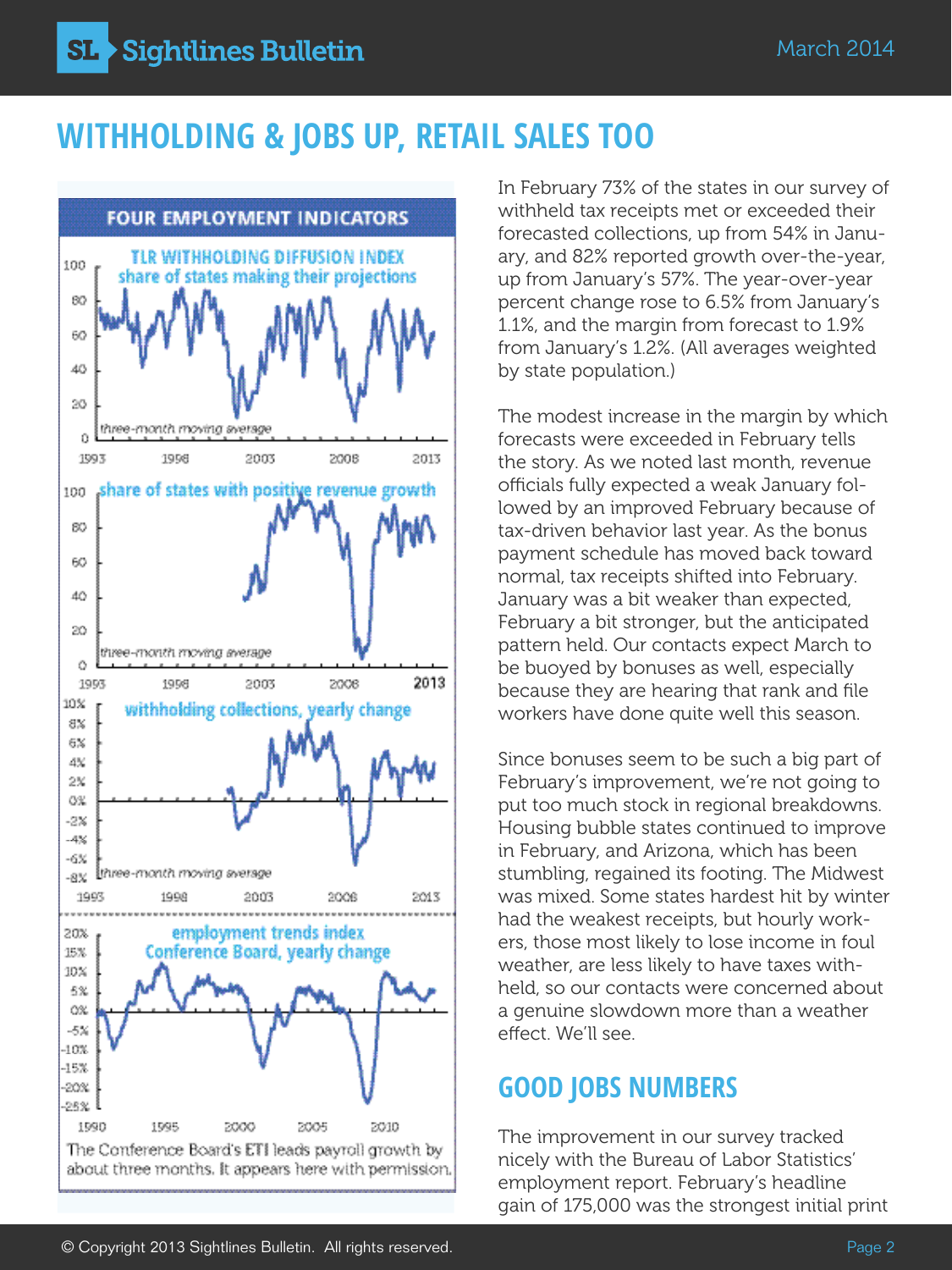

since November's 203,000, and slightly below the average of the six months before that. The private sector gain, 162,000, is considerably below the average of the previous five months. Goods production had a good month, adding 22,000 jobs, 15,000 in construction and 6,000 in manufacturing. Private services added a below-average 140,000. Education and health added 33,000 jobs, but health care itself was up just 10,000, a third below its recent average. Leisure and hospitality, another engine of job growth, continues to power along, adding 26,000 jobs, most of it bars & restaurants. State and local government employment rose by 19,000, and Federal employment fell 6,000. Some important sectors were in the red, with both retail and transportation & warehousing off 4,000, and information, 16,000.

The average workweek fell 0.1 hour to 34.2, its lowest level in three years. The yearly gain was the weakest since July 2010. If that was caused by the weather, as we suspect, then no big deal, but it bears watching.

Average hourly earnings were up a strong 0.4%, a rate not seen since last June. We don't think that's the start of a new trend though: over the last forty years, when an unusually large number of workers have missed work because of weather, wages generally increase sharply, and then fall back in line with trend or below the next month. That's probably because the workers least likely to be paid when not at work are hourly workers, who generally get lower wages. In February, 601,000 workers were unable to get to work because of weather, half again



Philippa Dunne, Doug Henwood, Mike Lipsman, co-editors 255 South 41st Street, Unit 150 West Des Moines, Iowa 50265

[www.sightlinesbulletin.com](http://sightlinesbulletin.com/) 515-223-0611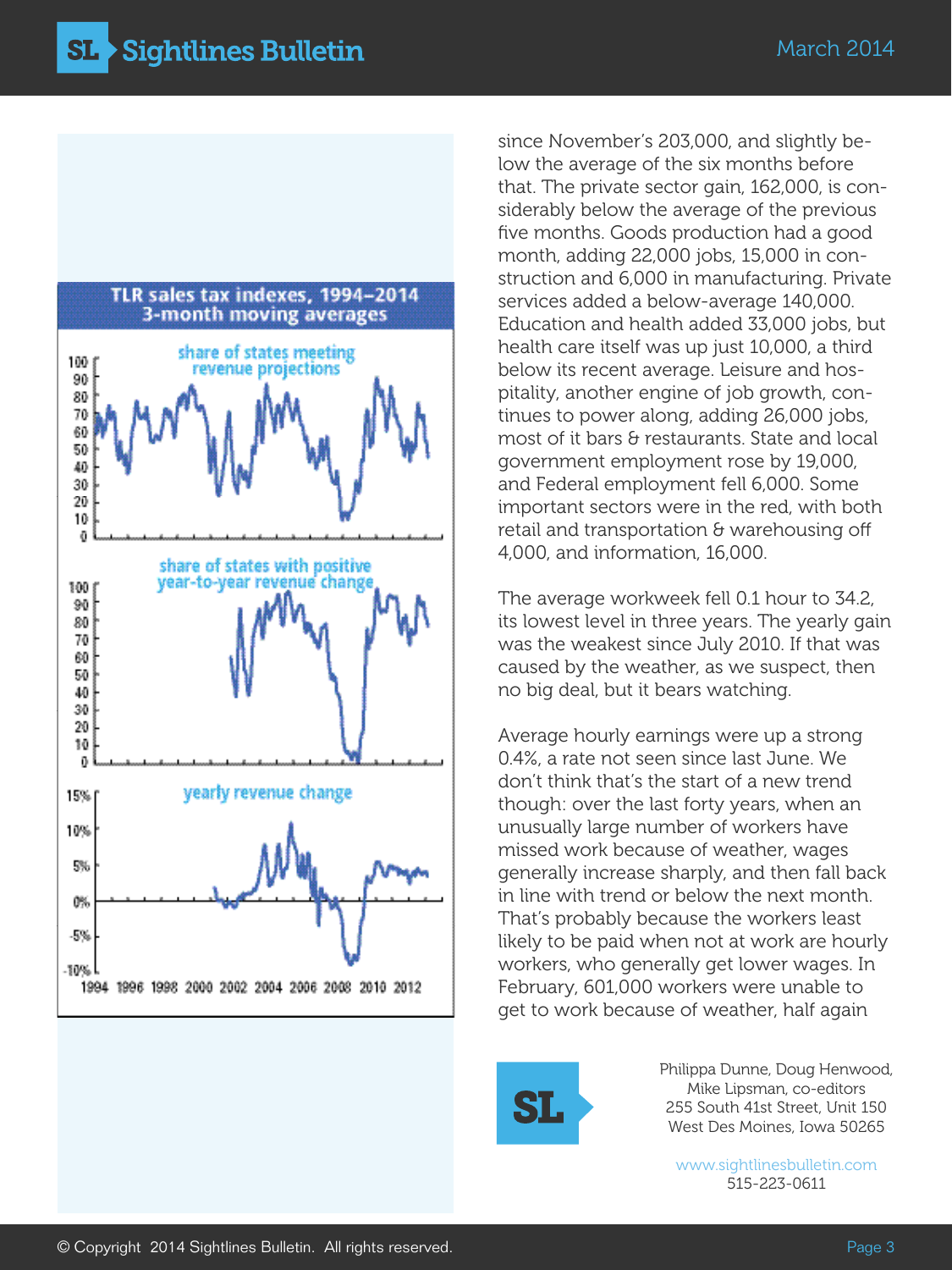as high as the February average over the last five years, and easily meeting the bar. We expect March wages to be soft.

The household survey was considerably weaker. This is a very volatile series, so monthly moves don't say much, but yearly change in the household survey, when adjusted to correspond to the establishment survey, is now half that of the establishment count (0.8% for the adjusted household vs. 1.6% for the payroll). The participation rate and employment/population ratio were both unchanged. But the number of full-time jobs was up and part-time down—not a bad thing.

So, we have a return to trend employment growth on the payroll side, somewhat offset by weakness on the household side.

State level employment bounced back nicely in February after a weak January. The best news in the report included declines in unemployment rates not flattered by laborforce withdrawal, and improved conditions in California, Florida, and Utah, if not Arizona. Employment in the Midwestern manufacturing states held up well. It does appear that January weather was a problem  $-7$  of the 10 states we flagged for weather related weakness in January bounced back in February.

## **consumption news**

In February 45% of the states in our survey met or exceeded their forecasted sales tax collections, down from January's 57%, and the percentage reporting growth over the year slipped to 77% from January's 89%. The average rate of change also fell, to 2.7% from January's 3.7%, and the margin below forecast widened to -3% from January's -0.9% (all averages weighted by state population).

We heard repeatedly that the winter weather depressed sales, and business contacts suggested to state revenue officials that the weather really did have an impact. State sales tax collections are lagged, and it's likely that quite a bit of the weakness in our survey was already reflected in January's official and negative Retail Sales report.

Despite the bad weather in February, the Census' official print on Retail Sales came in at 0.3% for all sales, sales excluding automobiles, and sales excluding autos, gasoline, and building materials, which is the subhead that goes into GDP. The three-month trend is, however, 0.3% below the three-months ended in November. And year over-year sales grew at just 1.9% in the three months ended February: the growth rate for the prior for months averaged 3.9%, so that's something to watch as well. Especially with income growth as weak as it is these days.

## **household incomes**

We follow a monthly series on median household income from Sentier Research. Sentier, formed by two Census Bureau alums, aims to come up with timely estimates of the annual household income figures that Census publishes every September for the previous year.

The series is graphed top left, p. 5. (The most recent month available is December 2013; the January figures have been delayed by revisions to source data at the BLS.) Note that real income went essentially nowhere during the 2002–2007 expansion—but actually held up for a while during the Great Recession. But as the recession ended and recovery kicked in, incomes fell, and fell hard. From the peak in January 2008 through the trough in August 2011, real household income fell by 10.3%. It's since risen by a mere 2.4% (total, not annual rate), leaving it 8.2% below where it was at the peak.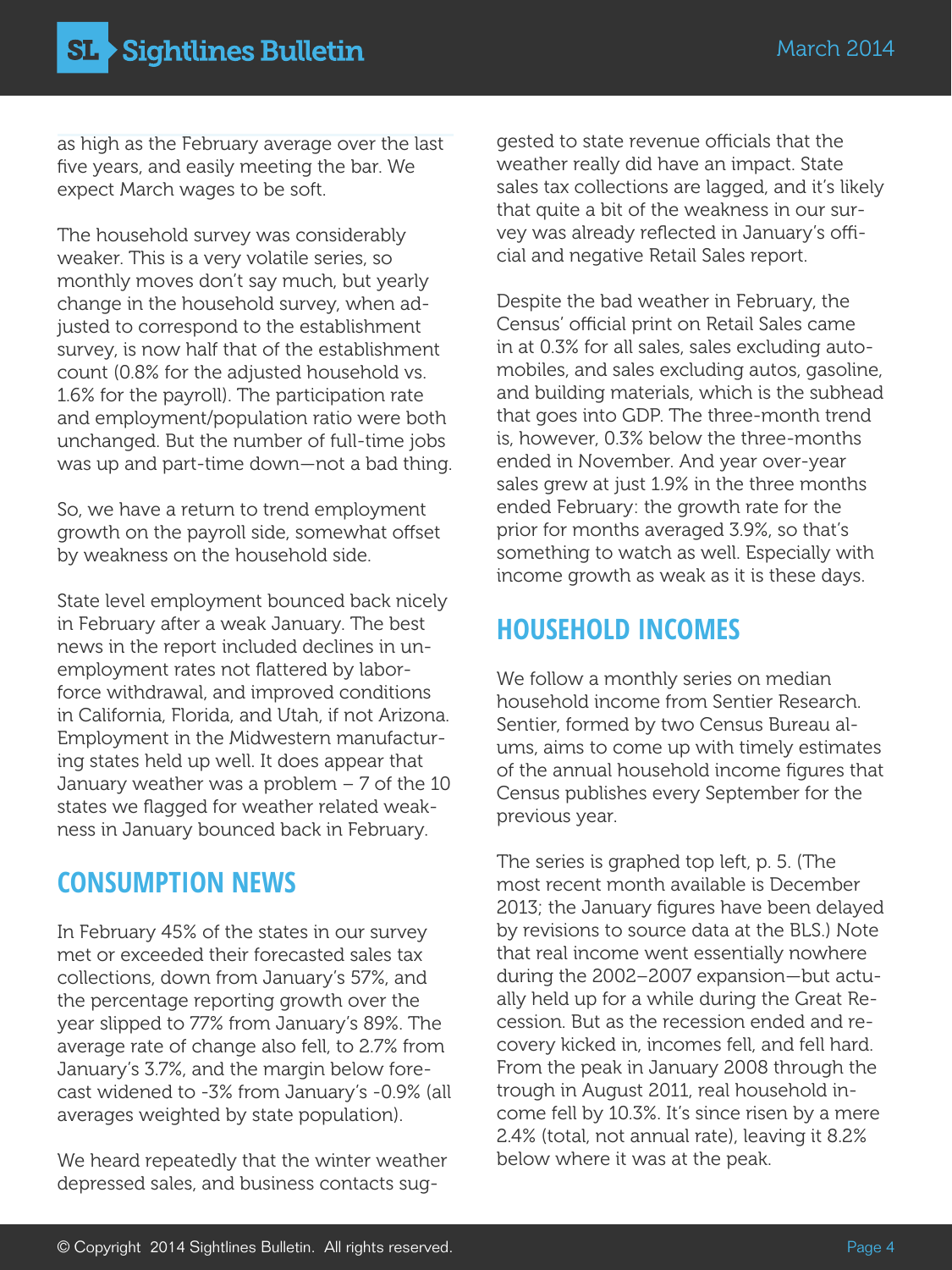





Really, when you look at this graph, you wonder how retail sales have managed to recover from their recessionary depths.

## **labor market tightness?**

Lately we've been seeing the argument that because many of the unemployed may never work again, it's wrong to adjust the official jobless rate, either statistically or mentally, to compensate for depressed participation rates, and the job market is tighter than it looks.

We don't agree. A 6.6% rate is two-thirds of a standard deviation above the 1948–2007 average of 5.6%, and it's even further above, in absolute terms, its 2002–2007 average of 5.3%, an expansion that was far from robust. It may be close to the Congressional Budget Office's estimate of the "natural" rate of 6.0%, but there's nothing scientific about these estimates; six years ago, the CBO projected that the natural rate would be 4.8% now.

A more subtle version of the argument looks at sectoral unemployment rates and finds some getting awfully low. We don't see that eitehr. Graphed at middle left are unemployment rates by sector compared to their 2000–2007 averages. In only one sector manufacturing—is January's rate close to its average, though it's 0.1 point above. Next closest is finance, 0.8 point above. The others are 1–2 percentage points above.

## **data Point: Quit Rate**

Chair Yellen has made it clear she follows the quit rate, as should we all: it's an excellent place to look for signs of labor market tightness. If workers perceive jobs as easy to get, they're more likely to quit. And, short of that, they're more likely to demand raises from employers eager to keep them. Yet the quit rate is low by historical standards.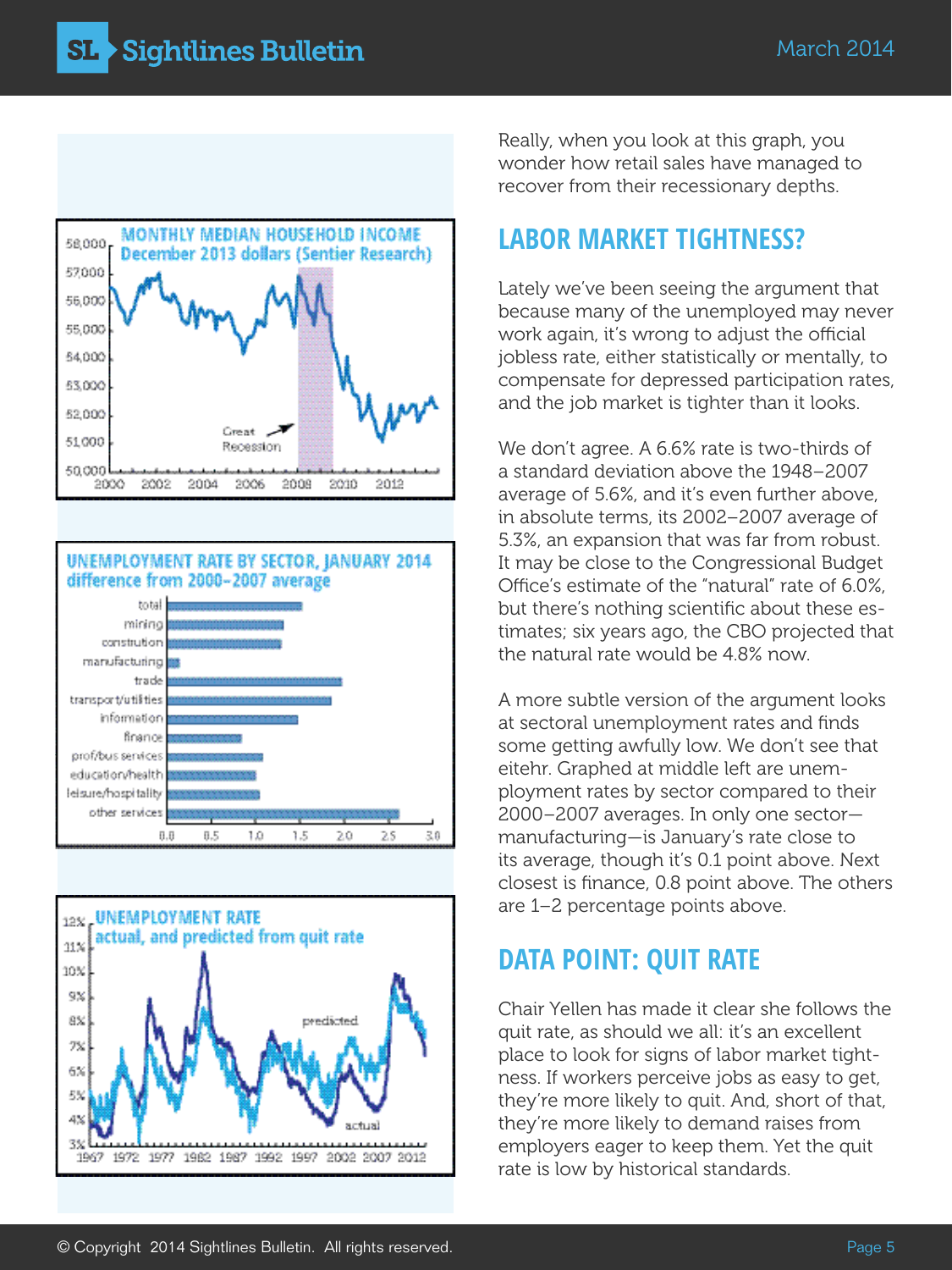The BLS started publishing the quit rate in 2000. Since the quit rate tracks the number of those unemployed 5 weeks or less very closely, we used that series to estimate the quit rate going back to 1967. (Where the two series overlap, the fit is very tight—an  $r^2$  of 0.93.) December's 1.7% rate is well below the full series' 2.1% average. It's also well below levels seen close to previous business cycle peaks, like 1979, 1989, 1999, and 2007.

The quit rate moves with the unemployment rate. You can "predict" the unemployment rate with decent accuracy with the quit rate, in fact. But as the graph on the bottom of p. 5 shows, the unemployment rate associated with the December 2013 quit rate is a point above its actual level. Putting it more bluntly, workers are acting as if December's unemployment rate were 7.7%, not the 6.7% it was.

## **inequality and growth: coda**

As we noted last month, income inequality is increasingly seen as a macroeconomic problem, political philosophies aside. And there's new evidence of this in a new [paper](http://www.imf.org/external/pubs/ft/sdn/2014/sdn1402.pdf) by IMF economists Jonathan D. Ostry, Andrew Berg, and Charalambos G. Tsangarides.

Using a relatively new extensive international database, Ostry et al. find that "lower net [after taxes and transfers] inequality is robustly correlated with faster and more durable growth." That is, lower inequality is associated not only with higher average growth rates, but also more longer-lasting growth spurts. They also find that, excepting extreme cases, redistribution does not harm growth. As they say, "Thus the combined direct and indirect effects of redistribution—including the growth effects of the resulting lower inequality—are on average pro-growth."

That conclusion, of course, could be the beginning of a long political argument. But it does suggest that doing anything to worsen

inequality—like bringing forward the date of Fed tightening—could damage the economy's growth prospects over the longer term.

## **check it out**

In an effort to capture some of the complexities of the labor market beyond the scope of the headlines, the New York Fed has just introduced a new [feature](http://www.newyorkfed.org/labor-conditions/) on its website: "Eight Different Faces of the Labor Market," in which they group several indicators under eight categories. If you visit, you'll see that the job loss and unemployment indicators are the strongest, many of the others are either in decline, flat or moving up at a snail's pace.

The most interesting feature is their own measure of "mismatch"—the degree to which available workers are a poor match for available jobs. Although this theory seems to be enjoying new life lately, as a way of arguing that the labor market is tighter than it looks, it's not supported by the New York Fed indexes: both their occupational and sectoral measures are below their 2006 levels.

Also not supporting the tight labor market thesis: the recently released Job Openings and Labor Turnover Survey (JOLTS) data for January shows the Beveridge Curve, central to the theory, continuing its crawl left toward a more normal range. But the quit rate, a measure of worker confidence, fell by 0.1 point in January. While well up from its recession lows, it's still at the low end of its historical range. Were the labor market seriously tightening, we'd expect to see the quit rate rising.

Elsewhere on the web, State Street has just released a [new inflation index](http://statestreetglobalmarkets.com/research/pricestats/) generated by scanning online prices. It tracks the monthly CPI quite closely. The "robust" March reading, excluding food and transport, suggests to them that weakness in recent U.S. data is weather-related.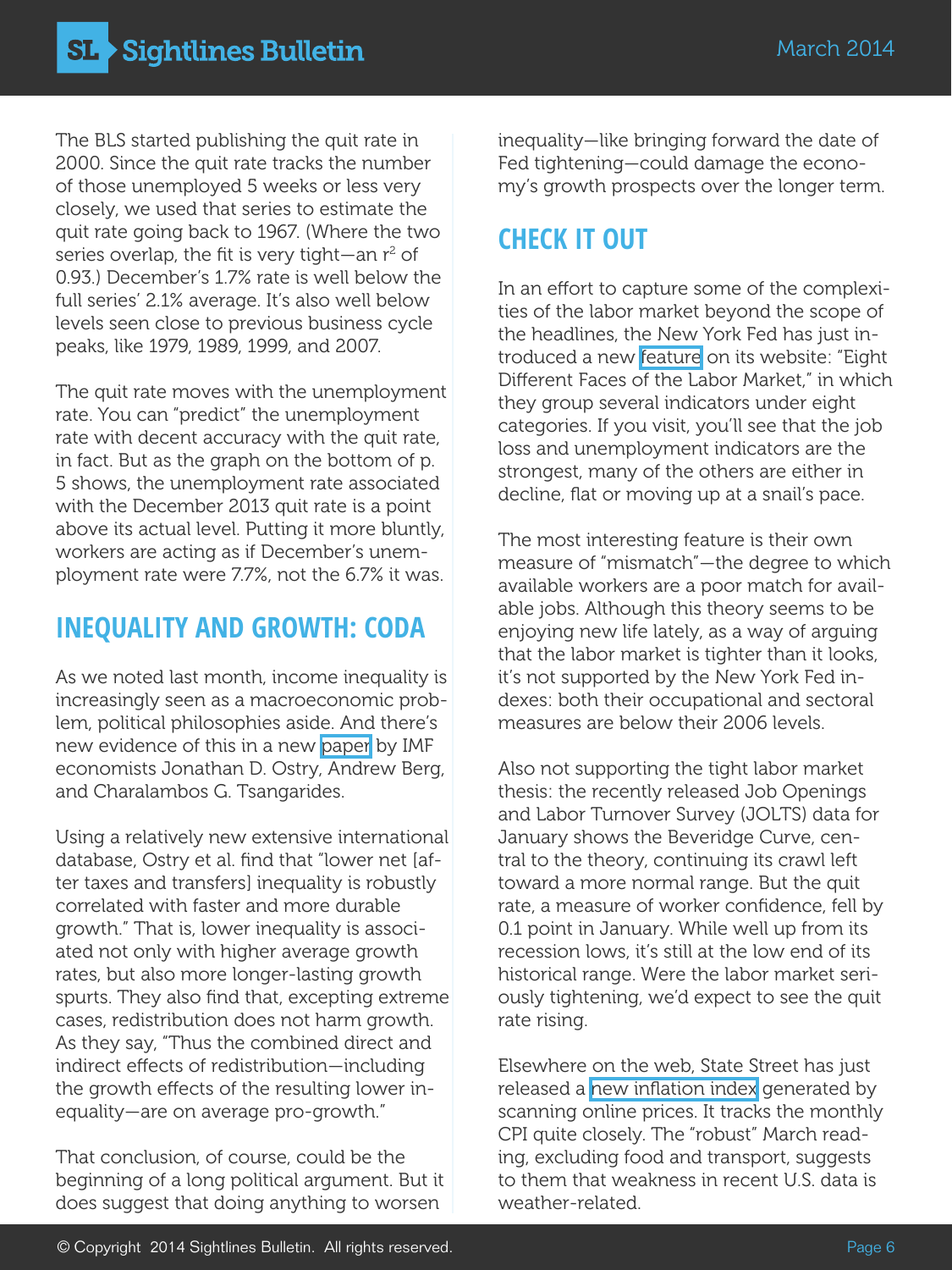**Sightlines Bulletin** SL 3

#### **FINANCIAL REPORT: HOUSEHOLDS PRUDENT, FIRMS NOT, STOCKS PRICEY**





It's time for our quarterly review of the Federal Reserve data series formerly known as the flow of funds—a name we just can't shake and now called the financial accounts of the U.S.

Highlights:

- households balance sheets continue to improve
- corporations are borrowing to buy back their stock but not invest so much
- the stock market is looking very rich
- and the U.S. international accounts continue to look rather stable after a long slide into the red.

## **credit markets**

As the top graph on the left shows, while households continued their long reduction in debt levels relative to GDP—from 95% at the beginning of 2009 to just under 77% at the end of last year—nonfinancial corporations have been increasing their debt ratio at a fairly steady pace. This is a little odd, given that (as we'll see in a bit) they're flush with cash and not really investing it; the most likely explanation is that they're borrowing for takeovers and buybacks. Financial corporations—who borrow to lend mostly—were flat for the quarter, but are way down from their bubble peak.

The public sector turned in a mixed performance, with state and local governments continuing to reduce their debt/GDP ratios, while Uncle Sam reversed two quarters of decline with a small increase. The pace of federal borrowing has slowed dramatically; the debt/GDP ratio doubled in the recession and its aftermath, but has been flattish over the last year. While it's reasonable to be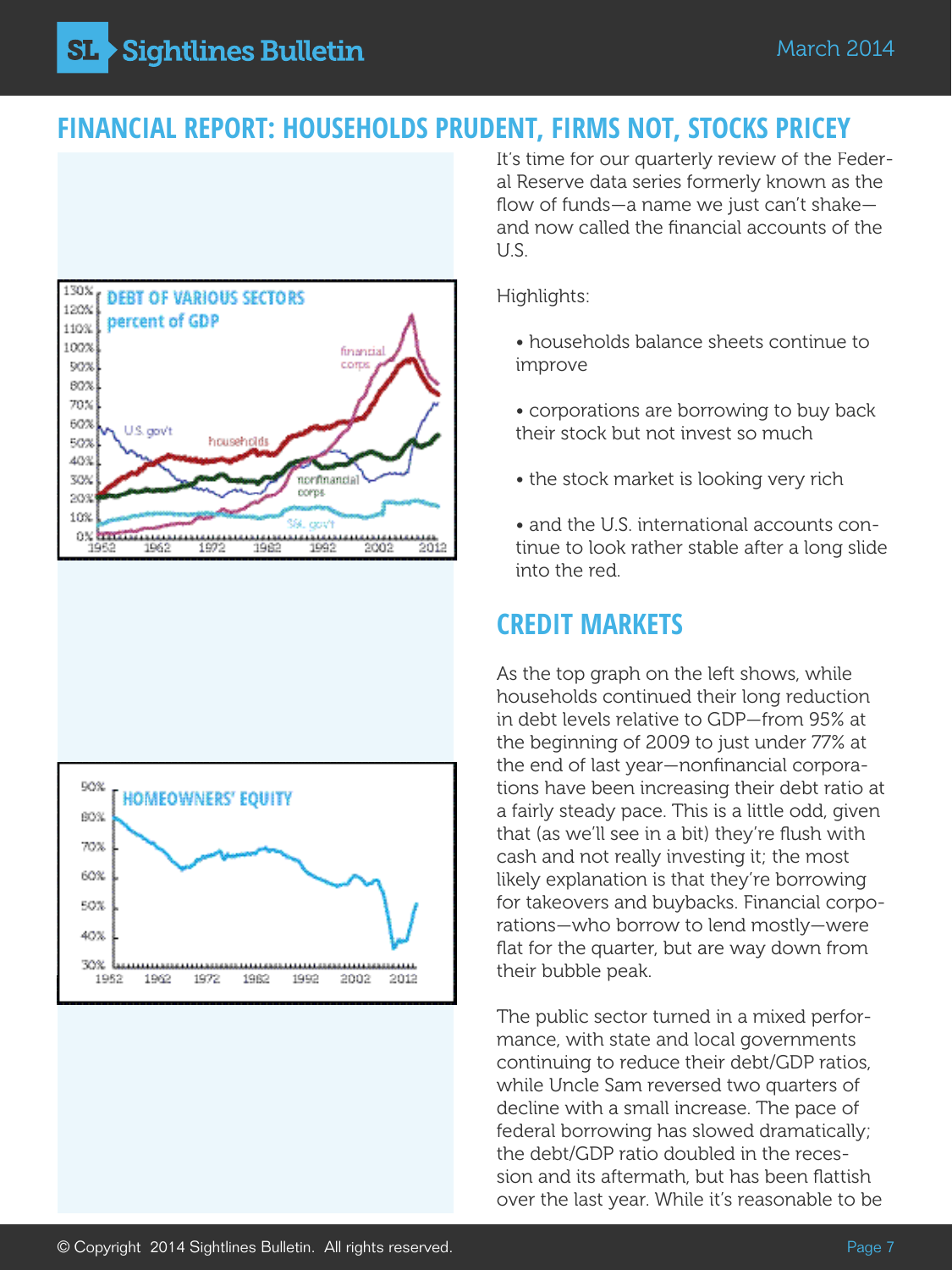

concerned about the state of federal finances over the longer term—assuming the population doesn't stop aging and health care doesn't stop getting more expensive—there looks to be little cause for worry in the shortto medium-term.

### **HOUSEHOLDS**

Household balance sheets extended their recovery, with net worth rising to 639% of after-tax income, the highest it's been since early 2007. (See graph to left.) The Fed includes consumer durables as assets in their computation of net worth; stripping those out (since they depreciate rapidly, are illiquid, and return no income), and household real estate as well (the light green line on the bottom graph in the trio to the left, makes the net worth picture look even better.

Several things caused the improvement in overall net worth: the value of household real estate rose 2.4% in the quarter while mortgage debt rose a mere 0.2%, and the value of stocks and mutual funds rose by 6.6%. Of course, since the ownership of stocks and mutual funds is heavily skewed towards the upper brackets, the more modest improvement in residential net worth (see graph, bottom left, p. 7) is a better picture of what the average household experience at the end of 2013—but that is highly welcome, for sure.

The consumer credit ratio has been impressively flat since 2000; we're going to take a look at what's going on under the aggregate (i.e., education debt up, credit card use not) in the near future.

## **nonfinancial corporations**

We don't have the NIPA profit data for the fourth quarter yet, so we can't present the usual profitability graph; we'll report on that as soon as we can.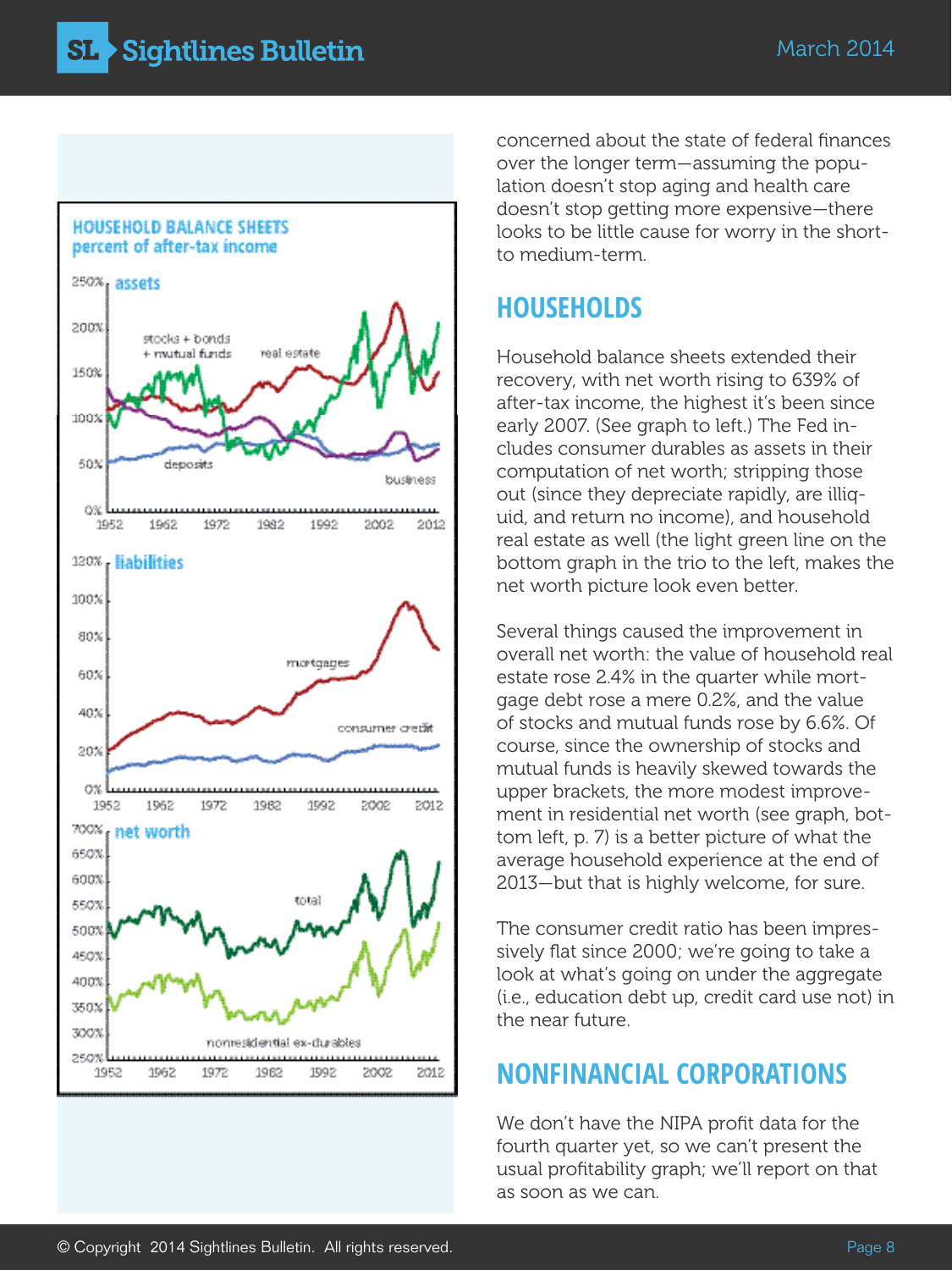





But as the graph to the left shows, nonfinancial corporations are still rolling in cash, with internal funds as a percent of GDP near an all-time high. And although capital expenditures have recovered substantially from their recession depths, they're still far below the green internal funds line. Much of the difference, known as free cash flow, has been devoted to buying stock, either through takeovers or buybacks. In the fourth quarter, nonfinancial firms retired stock equal to 6.1% of GDP—no match for the 10.1% record set in 2007's fourth quarter, but four times the 1952–82 average, and nearly twice the 1983– 2007 average.

This vigorous retirement of stock has been a major support to the market. We've been quiet about sounding valuation alarms, but things are starting to look seriously frothy these days. As the middle graph to the left shows, the ratio of stock market capitalization (both financial and nonfinancial firms are included in this measure) to GDP is well past its 2007 high and closing in on the dot.com level. This is getting worrisome, and we'll be returning to this topic very soon.

#### **rest of world**

As the graph to the bottom left shows, the long slide of the U.S. into net foreign debtor status looks to have stabilized. The ratio of net foreign debt to GDP is only slightly higher than what it was five years ago. And if you add in net U.S. holdings of equity and foreign direct investment, the position has improved substantially. Given how much Washington has been borrowing, this is impressive.

So while households are looking to be in better financial health than they've been in some time, the nonfinancial corporate sector is looking less so, and the stock market may be something to start biting nails over.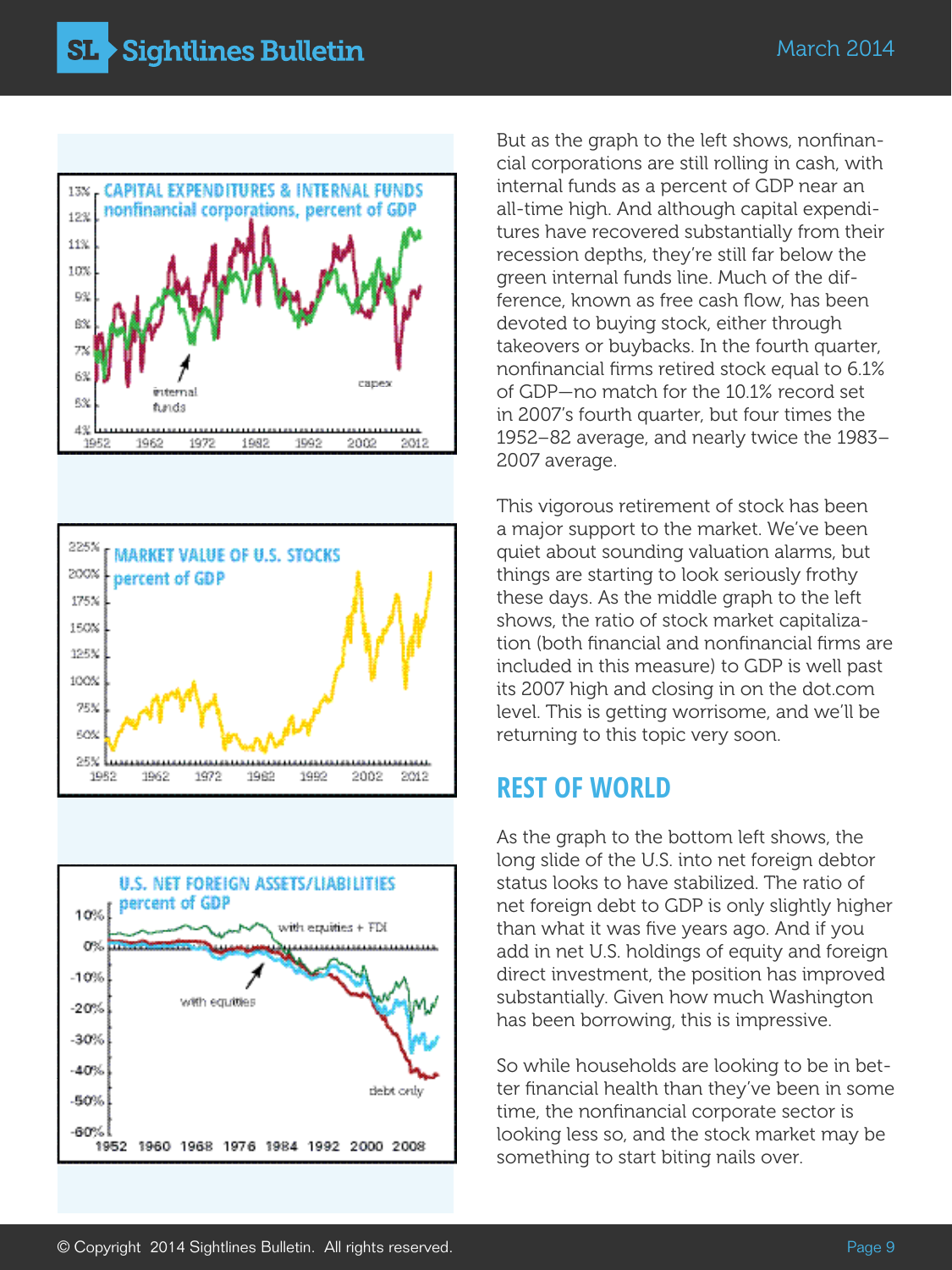### **Diesel Sales DECELERATE**







The Federal Highway Administration's most recent release of sales data for diesel fuel shows sales for the year ending in October up 3.0%, down from September's 6.0%. Thirty-three states reported sales increases. As the graph to the bottom left shows, the one-month diffusion index rose a hair, but with this noisy series it's best to look at the twelve-month moving average, which is in a clear uptrend.

Diesel sales strongest in New England, Mideast, and Southwest. The middle graph shows sales growth by BEA region. The three regions showing the strongest growth were the same as in September. Weakness in the Great Lakes might be thought to reflect a slowdown in auto production, but on closer look, much of the sag comes from Wisconsin. The Plains are the laggard, but they did go positive.

Employment growth slows along with diesel. Nationally, diesel fuel sales perform well as a forward indicator of changes in employment. The third graph presents year-over-year percentage changes in total and manufacutring employment, and a three-month moving average of diesel fuel sales.

During the most recent 3-months for which data are available (August–October), diesel sales increased by 3.3% compared to 2012. The three month moving average shot up beginning in March and increased every month through September. October marked the first slowdown in eight months.

In comparison, the yearly change for total payroll employment continued trending upward through November when the rate reached 1.8%. But from January to February there was a sizable drop in the growth rate, to 1.5%. The pattern in manufacturing was similar. The growth rates for both total and manufacturing employment followed the decrease in the diesel fuel sales growth rate, but with a lag of three to four months.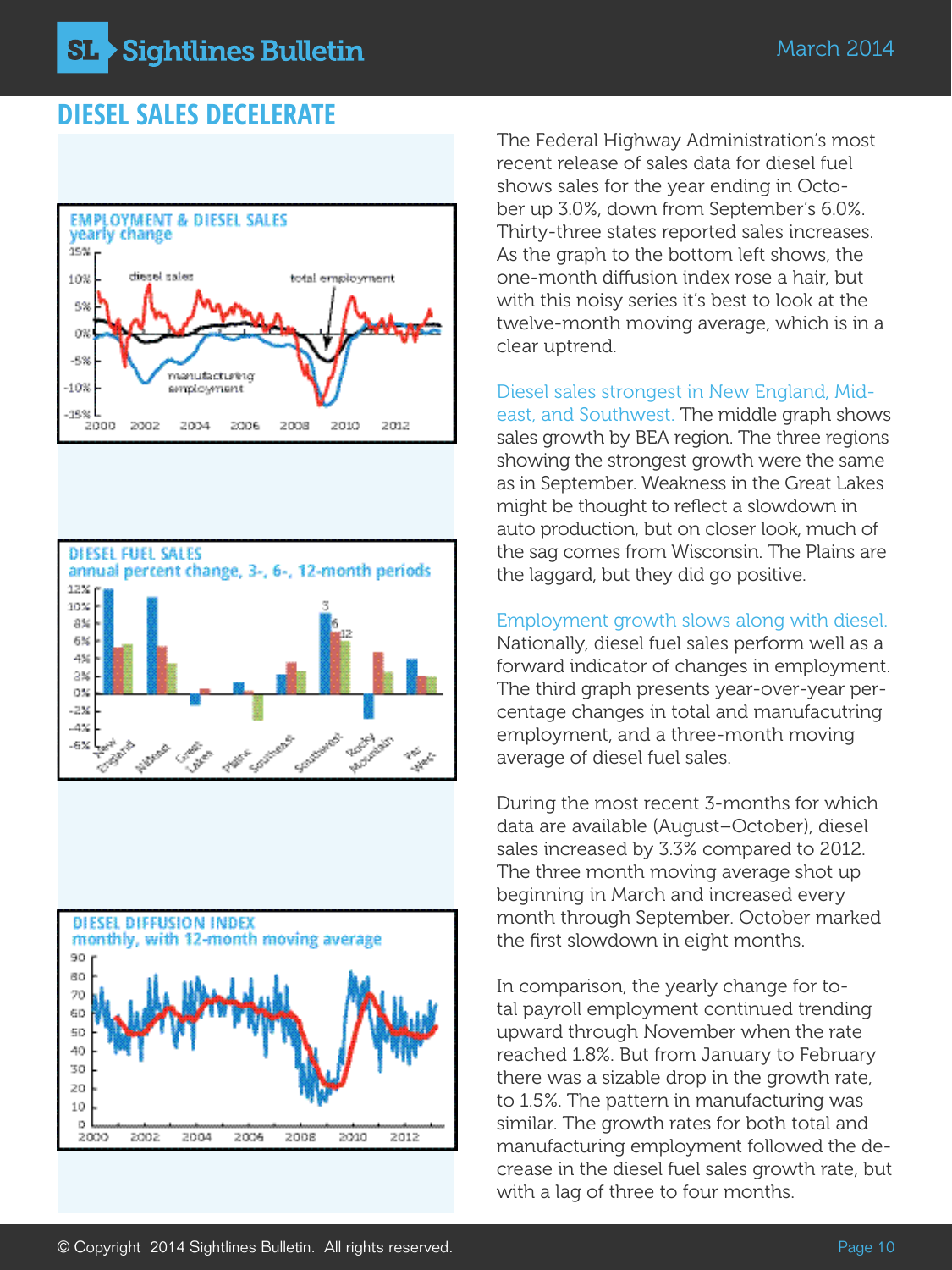**Sightlines Bulletin** SL.

#### **FINANCIAL INDICATORS**



10% high-yield. 8% master 6% 43 23 CX -2% L 1997 2002 2007 2012



Fed continues asset purchase reductions. At

its February meeting, the FOMC continued scaling back on asset purchases. Targets are now \$25 billion per month of mortgagebacked securities and \$30 billion per month of Treasuries. The schedule for beginning to raise the funds rate remains mid-2015. The new forecasts for real GDP lowered the top of the ranges for the current and following two years by 0.2%. Unemployment rate forecasts were also lowered by 0.2–0.3 points.

Long yields decline. During February, Treasury yields moved lower for most maturities, more at the long end than the short (surprising given the Fed tapering). Long yields are up only 50–60bps over the last year.

Yield spread signals growth. The spread between 3-month and 10-year Treasury yields declined by 16bps during February, mainly due to a decline at the long end; the spread remains at a level that signals an improving economy. One factor keeping Treasury longmaturity yields down: a large reduction in the budget deficit, down 24% over the last year.

Yields on most corporates down. Yields fell by 10–20bps for most ratings. The only exception was CCC and lower, where yields rose by 2bps. One thing worth noting is that over the full range of corporate debt ratings average yields are from 2 points (AAA) to 5 points (CCC and below) below yields from 2002–2007 During February \$99.7 billion in new corporate debt was issued, with \$15.1 billion (15.1%) being high yield debt. During February 2013 the amount issued equaled \$106.0 billion.

Mortgage rates also down. Average rates on both 15- and 30-year conventional mortgages fell by 13bps in February. February existing home sales decreased 0.4% from January, and 6.7% for the year. Weather is the likely explanation.